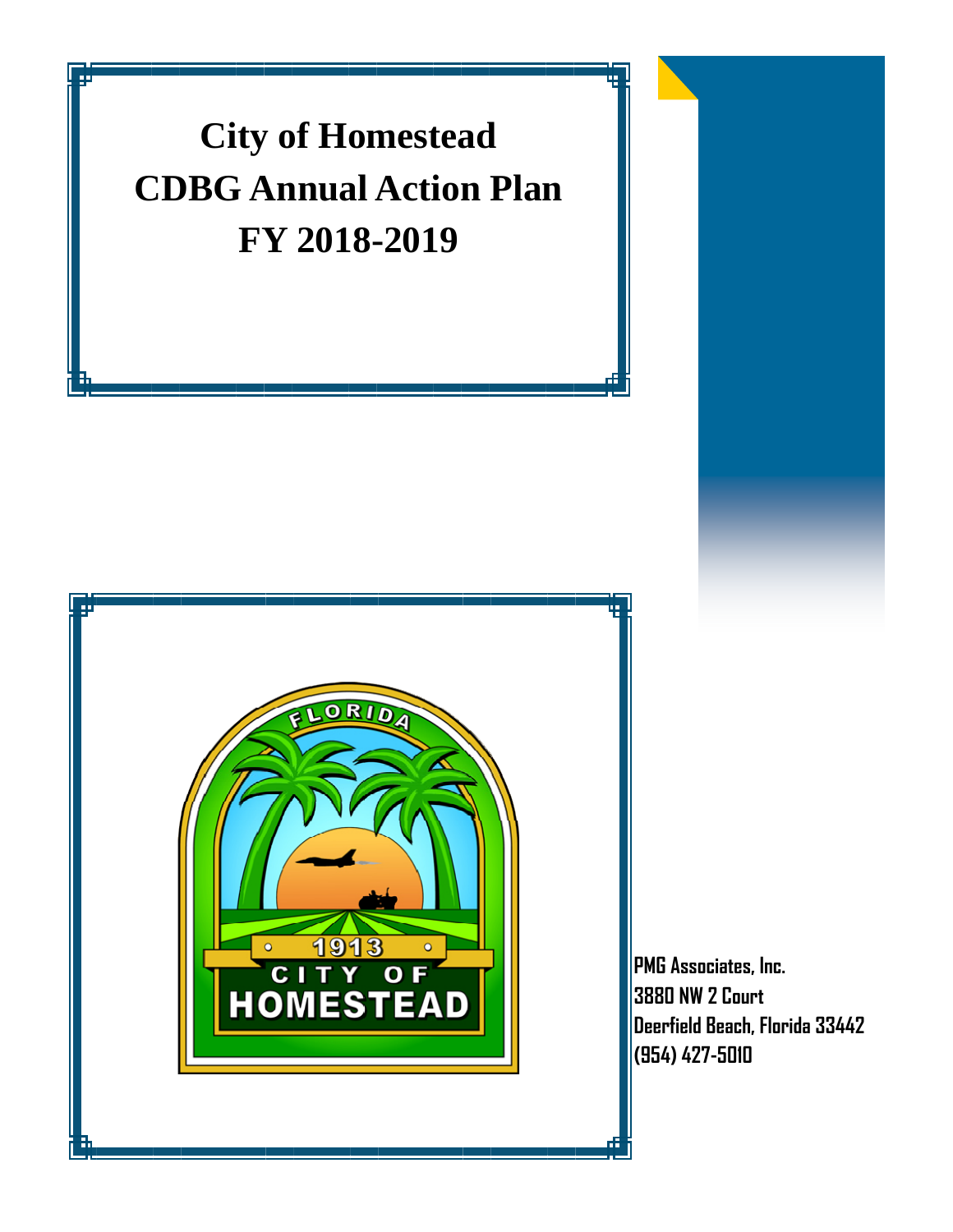## **EXECUTIVE SUMMARY**

#### **AP‐05 Executive Summary ‐ 24 CFR 91.200(c), 91.220(b)**

#### **1. Introduction**

Each year, the City develops an Action Plan to program its allocation of Community Development Block Grant (CDBG) funds. For the last four years, the City has utilized the Action Plan format outlined by HUD to streamline data entry into the Integrated Disbursement and Information System (IDIS). The 2018‐2019 Action Plan outlines projects designed to implement the strategies outlined in the Five‐Year Consolidated Plan. The funding for FY 2018‐2019 is \$830,823, as determined by HUD. The strategies as outlined in the Consolidated Plan are as follows: Strategy 1: Enhance the access to public facilities to the City's low- to moderate- income populations. Strategy 2: Enhance public infrastructure throughout the City's low-to-moderate income neighborhoods. Strategy 3: Improve the Quality of life for Homestead's most vulnerable populations. Strategy 4: Improve housing opportunities for the LMI population.

#### **2. Summarize the objectives and outcomes identified in the Plan**

The City of Homestead intends to use CDBG funds to develop the new Cybrary in conjunction with Homestead Station, a new multipurpose development located at Krome Avenue and Mowry Drive. The new Cybrary will replace the existing library located on US 1 and Campbell Drive. The library will provide area benefit to the entire City of Homestead, which is over 51 percent low income. Following is the proposed budget for FY 2018‐2019

| <b>Proposed Projects</b>                | Amount    |
|-----------------------------------------|-----------|
| Section 108 Repayment                   | \$260,149 |
| Cybrary/Library Construction            | \$207,705 |
| Roby George Park Pool Restoration       | \$40,000  |
| Roby George Park Restrooms and Lockers  | \$45,000  |
| Roscoe Warren Park Benches and Tables   | \$32,000  |
| <b>Public Services Elderly Programs</b> | \$112,000 |
| Administration                          | \$133,969 |
| Total                                   | \$830,823 |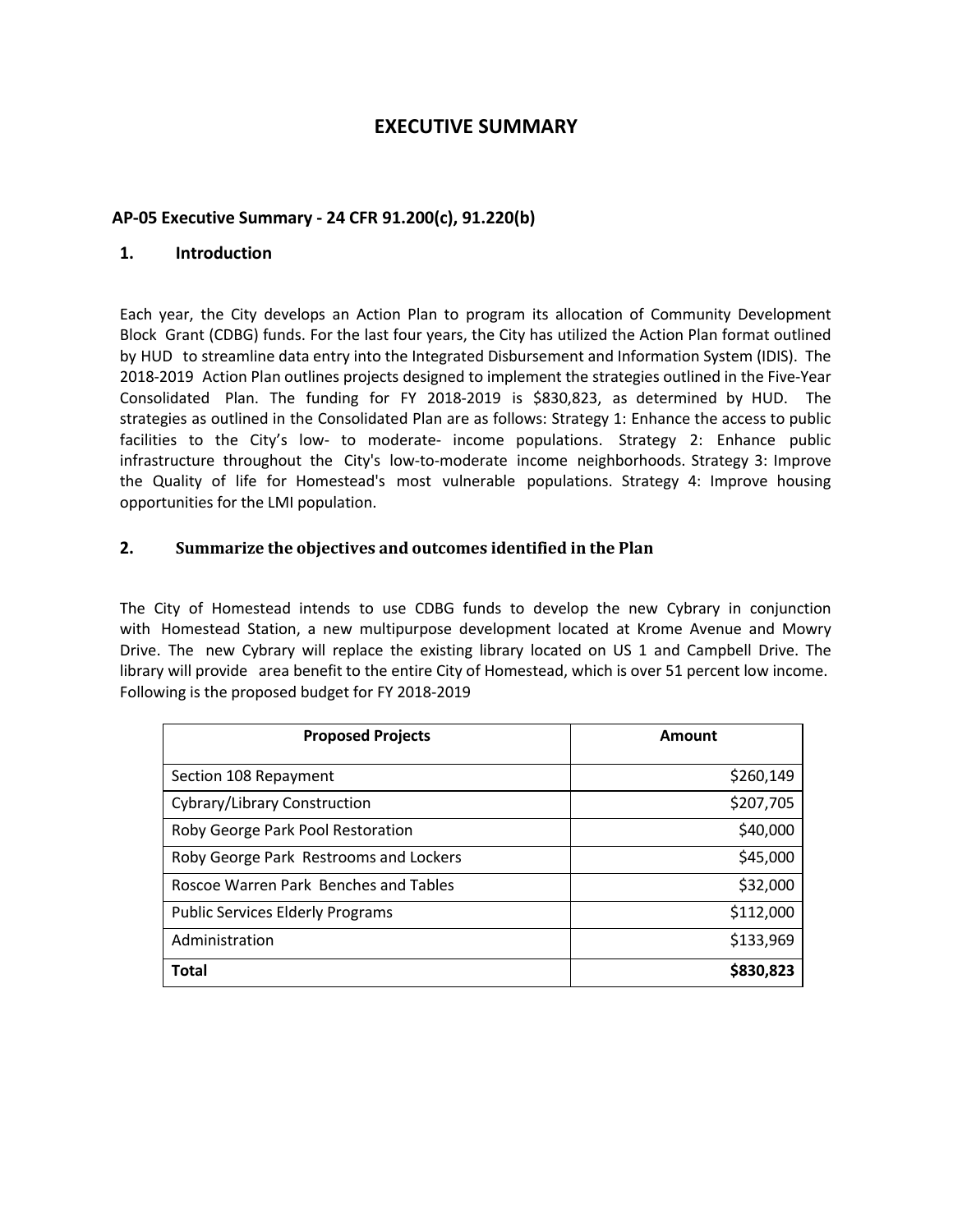#### **1. Evaluation of past performance**

Homestead is entering its eleventh year as an entitlement community. In that time, the City has pursued numerous types of projects ranging from large public facilities and infrastructure projects to small public service grants. The City tracks the progress of every project to ensure that the City meets its timeliness obligations. The City continues to clear older projects that are not moving forward in a timely manner and intends to monitor future projects to ensure timely implementation. Overall, the City has provided tremendous value to its residents through infrastructure, public facilities such as parks and non-profit building renovations, and housing.

#### **2. Summary of Citizen Participation Process and consultation process**

The City of Homestead strives to maintain an open dialogue with citizens in regards to the CDBG program throughout the year. This year, the City sent notices to every non-profit and community service provider in the community development database and advised them of proposed projects and invited them to attend advertised public meetings. The following is a summary of the public participation schedule of events:

- April 20, 2018: Public meeting held at Phichol Williams Community Center
- April 27, 2018: Public Meeting held at Dickinson Center
- May 4, 2018: Public meeting held at Phichol Williams Community Center
- July 10, 2018: City Council meets as the Committee of the Whole to conduct first hearing and discuss the Plan
- July 25, 2018: City Council meets to discuss the Action Plan, consider public comments, and authorize submission to HUD.

#### **3. Summary of public comments**

There are no comments from the public.

#### **4. Summary of comments or views not accepted and the reasons for not accepting them**

There are no comments from the public.

#### **5. Summary**

In summary, the City has developed this Action Plan in accordance with local and Federal policies and procedures. The Action Plan will advance two of the primary strategies in the Consolidated Plan, which are to: improve the Quality of life for Homestead's most vulnerable population, and Enhance public facilities through the City's low-to-moderate-income neighborhoods.

The City followed a robust public information and public participation schedule and to date has received no negative comments from the Council or the public.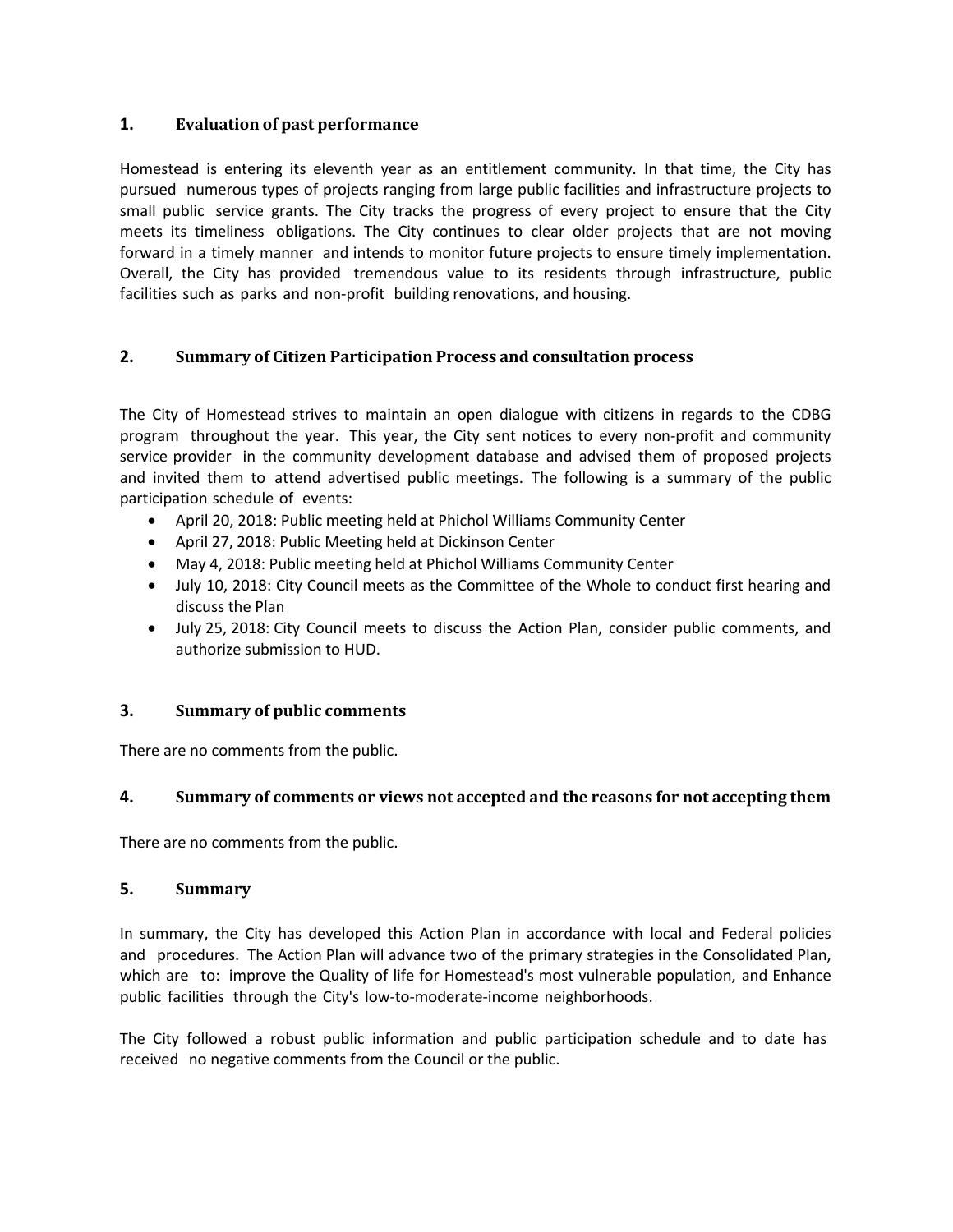# **Expected Resources**

# **AP‐15 Expected Resources – 91.220(c)(1,2)**

#### **Introduction**

The only expected resources are CDBG funds from HUD, which are expected to be \$830,823.

#### **Anticipated Resources**

| Program     | <b>Source</b>  | <b>Uses of Funds</b>   | <b>Expected Amount Available Year 1</b> |            |                   |         | Expected         | <b>Narrative Description</b> |
|-------------|----------------|------------------------|-----------------------------------------|------------|-------------------|---------|------------------|------------------------------|
|             | οf             |                        | Annual                                  | Program    | <b>Prior Year</b> | Total:  | Amount           |                              |
|             | <b>Funds</b>   |                        | <b>Allocation:</b>                      | Income: \$ | Resources: \$     | Ş       | <b>Available</b> |                              |
|             |                |                        | \$                                      |            |                   |         | Remainder        |                              |
|             |                |                        |                                         |            |                   |         | of ConPlan       |                              |
|             |                |                        |                                         |            |                   |         |                  |                              |
| <b>CDBG</b> | <b>Public-</b> | Admin and              | 830,823                                 | 0          | 0                 | 830,823 | 0                | The only source of           |
|             | Federal        | Planning               |                                         |            |                   |         |                  | funding for these            |
|             |                | Public                 |                                         |            |                   |         |                  | activities is the CDBG.      |
|             |                | Improvements           |                                         |            |                   |         |                  |                              |
|             |                | <b>Public Services</b> |                                         |            |                   |         |                  |                              |
|             |                |                        |                                         |            |                   |         |                  |                              |
|             |                | Section 108 Loan       |                                         |            |                   |         |                  |                              |
|             |                | Repayment              |                                         |            |                   |         |                  |                              |

**Table 1 ‐ Expected Resources – Priority Table**

## Explain how federal funds will leverage those additional resources (private, state and local funds), including a description of how **matching requirements will be satisfied**

The City will provide leveraged funds with the Section 108 resources to complete the new Homestead Cybrary Library, which is budgeted at approximately \$16 million. The first payment was \$260,149 in FY 2016/2017, an equal amount is budgeted for this year.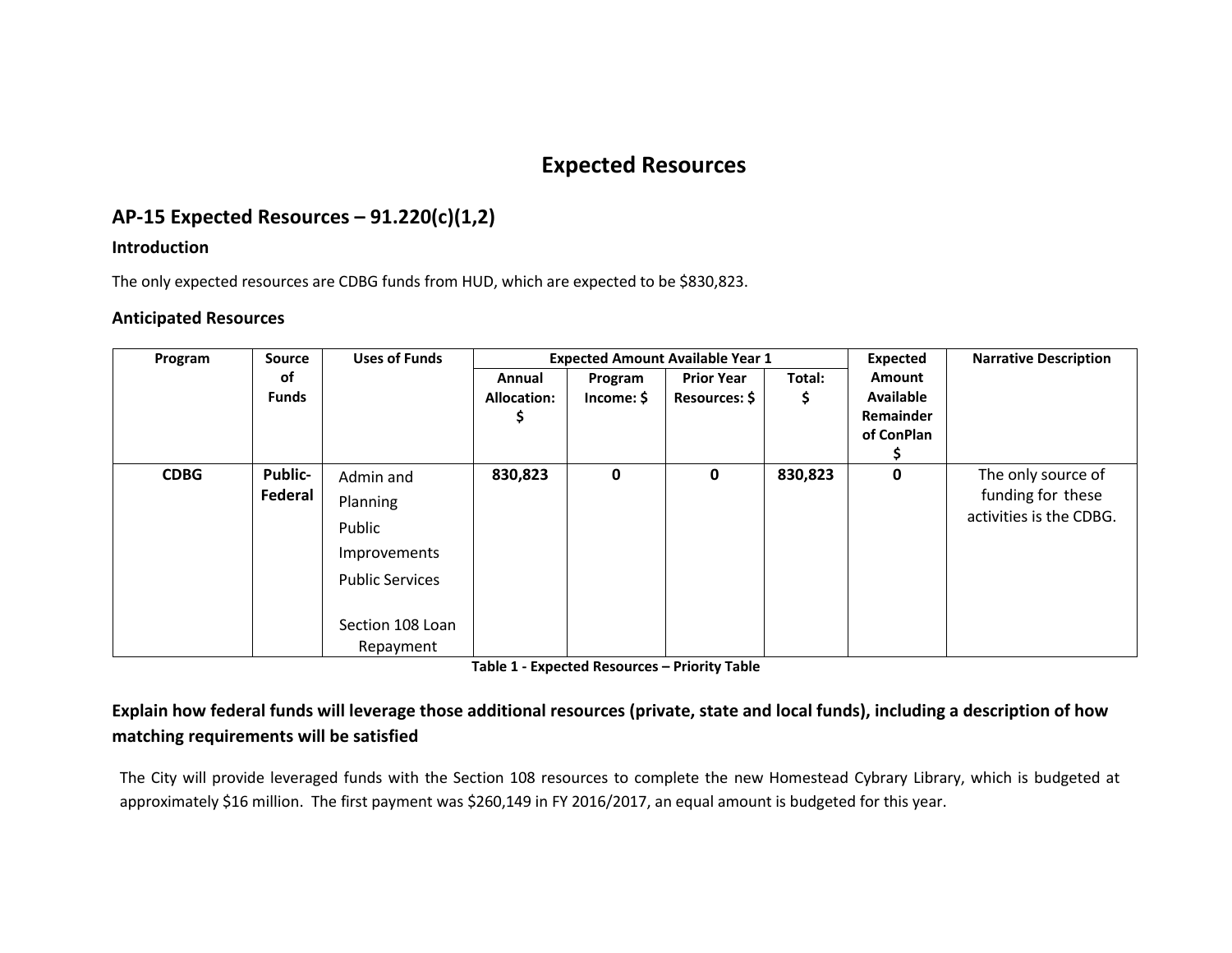**If appropriate, describe publically owned land or property located within the jurisdiction that may be used to address the needs identified in the plan**

N/A

## **Discussion**

There is no city-owned property available to address the needs of the plan besides City-owned facilities.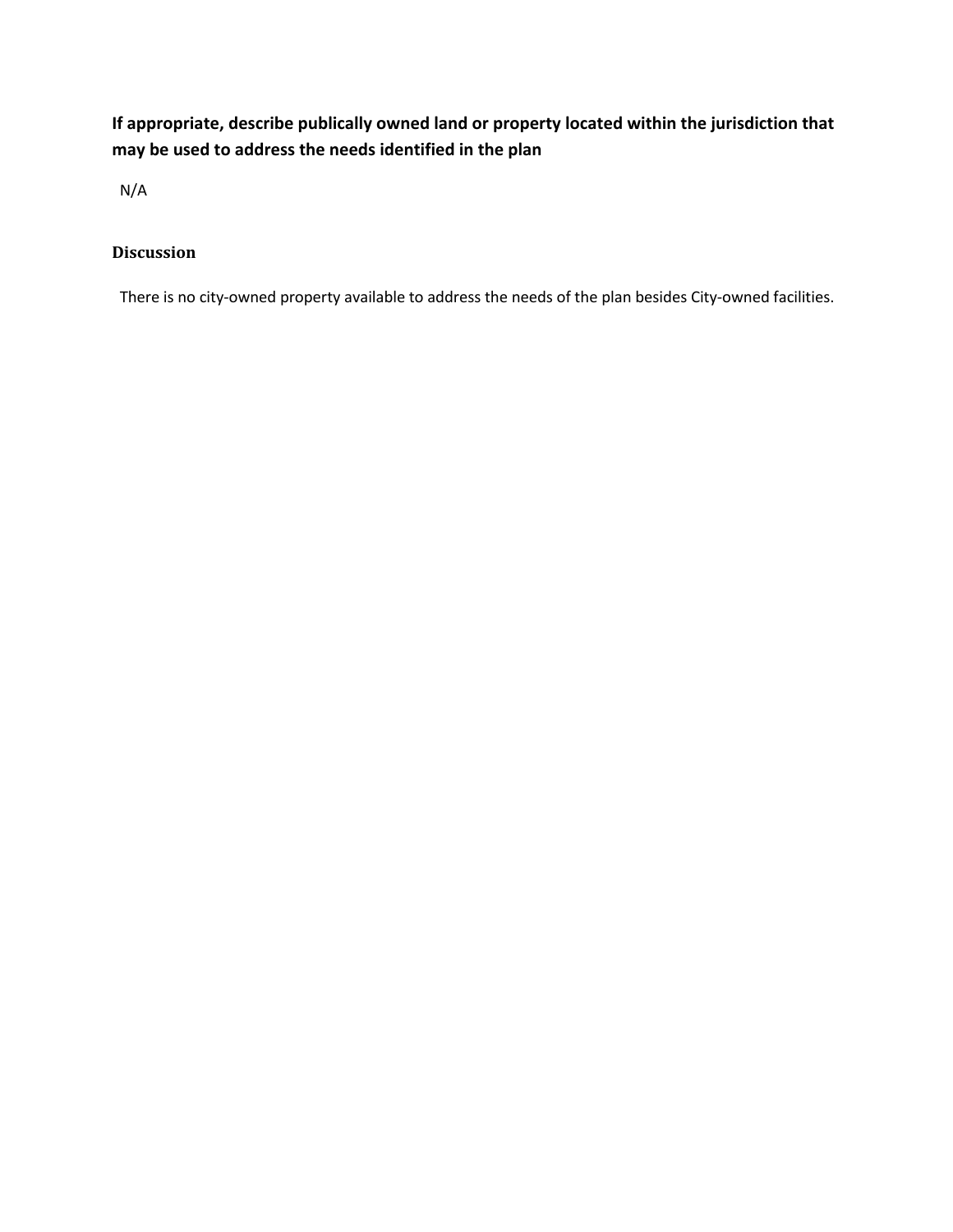# **Annual Goals and Objectives**

## **AP‐20 Annual Goals and Objectives**

#### **Goals Summary Information**

| <b>Sort Order</b> | <b>Goal Name</b> | <b>Start</b> | End  | Category          | <b>Geographic Area</b> | <b>Needs</b>      | <b>Funding</b> | <b>Goal Outcome Indicator</b>     |
|-------------------|------------------|--------------|------|-------------------|------------------------|-------------------|----------------|-----------------------------------|
|                   |                  | Year         | Year |                   |                        | <b>Addressed</b>  |                |                                   |
| 1                 | Quality of       | 2018         | 2022 | Public            | City of                | Public            | CDBG:          | <b>Public Facility Activities</b> |
|                   | Life for LMI     |              |      | <b>Facilities</b> | Homestead              | <b>Facilities</b> | \$584,854      | 62,290/34,065 LMI                 |
|                   | Population-      |              |      |                   |                        |                   |                |                                   |
|                   | Public           |              |      |                   |                        |                   |                |                                   |
|                   | Facility         |              |      |                   |                        |                   |                |                                   |
| $\overline{2}$    | Quality of       | 2018         | 2022 | Public            | City of                | Public            | CDBG:          | <b>Public Services for</b>        |
|                   | Life for LMI     |              |      | Services          | Homestead              | <b>Services</b>   | \$112,000      | Elderly population                |
|                   | Population-      |              |      |                   |                        |                   |                | 62,290/34,065 LMI                 |
|                   | Public           |              |      |                   |                        |                   |                |                                   |
|                   | <b>Services</b>  |              |      |                   |                        |                   |                |                                   |

**Table 2 – Goals Summary**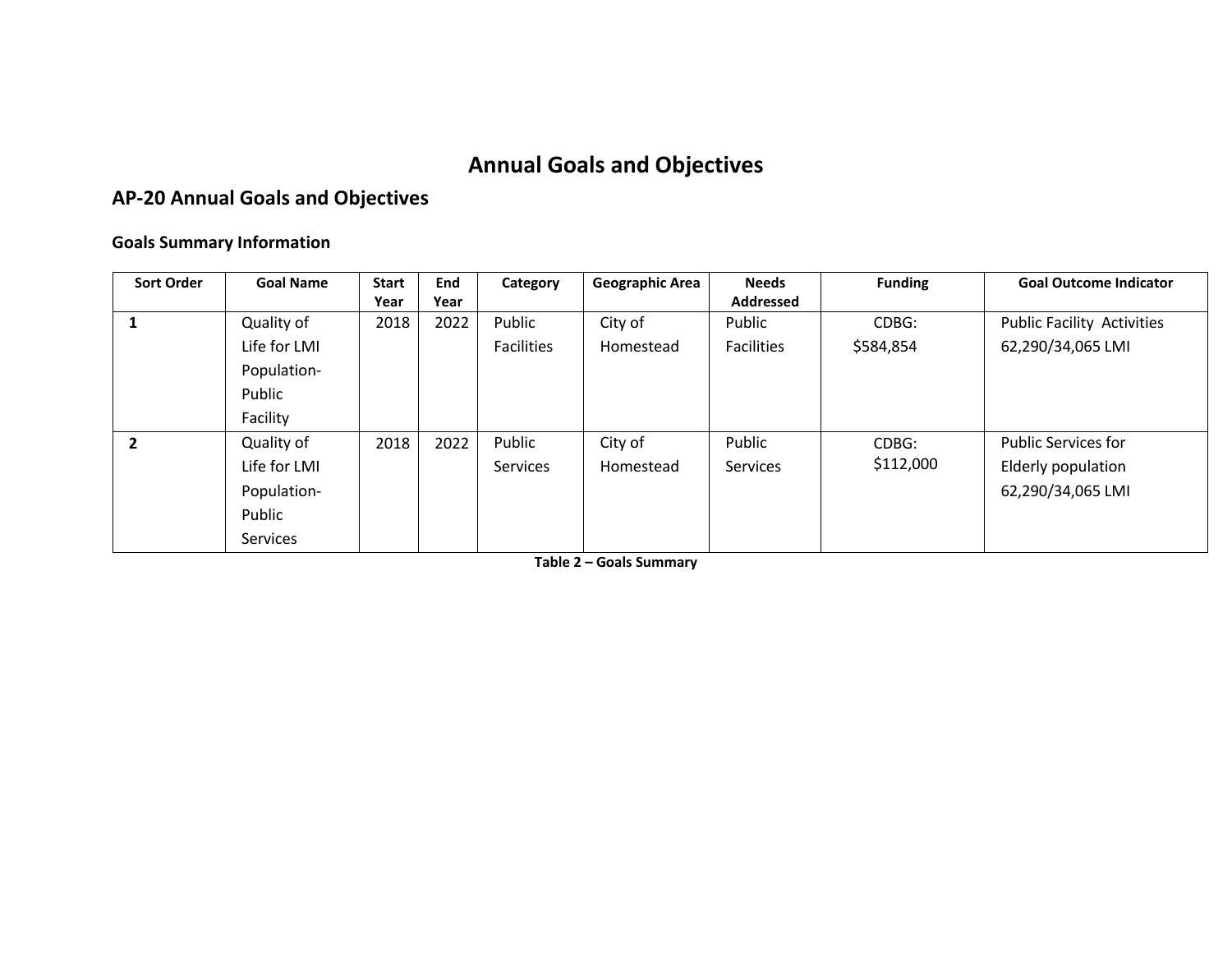#### **Goal Descriptions**

| Goal<br><b>Description</b> | The Public Facility allocation for the FY 2018-2019 Annual Allocation Plan are as follows:<br>New Homestead Cybrary/Library, (Public Facilities: \$207,705 Construction and \$260,149( Section 108 Repayment)) -<br>The City will replace the aging and outdated Homestead Library with a new facility proposed to be located at the southwest<br>corner of Krome Avenue and Mowry Drive.<br>Repairs to Roby George Parks Pool Restoration, Restrooms and Lockers (Public Facilities Construction \$85,000)<br>The City will repair the filtration system in the Pool and repair the restrooms and lockers. This park supports the LMI<br>population<br>Improvements at Roscoe Warren Park Benches and Tables (Public Facilities Construction \$32,000)<br>The City will provide benches and tables for use of the population of this community park in the LMI neighborhood. |
|----------------------------|-------------------------------------------------------------------------------------------------------------------------------------------------------------------------------------------------------------------------------------------------------------------------------------------------------------------------------------------------------------------------------------------------------------------------------------------------------------------------------------------------------------------------------------------------------------------------------------------------------------------------------------------------------------------------------------------------------------------------------------------------------------------------------------------------------------------------------------------------------------------------------|
| Goal<br><b>Description</b> | The Public Services allocation for the FY 2018-2019 Annual Allocation Plan are as follows:<br>The City of Homestead has a significant elderly population. This population require a variety of services and programs to<br>provide a better quality of life. Programs will consist of \$112,000.                                                                                                                                                                                                                                                                                                                                                                                                                                                                                                                                                                              |

**Table 7 – Goal Descriptions**

Estimate the number of extremely low-income, low-income, and moderate-income families to whom the jurisdiction **will provide affordable housing as defined by HOME 91.215(b):**

The City does not receive HOME funds.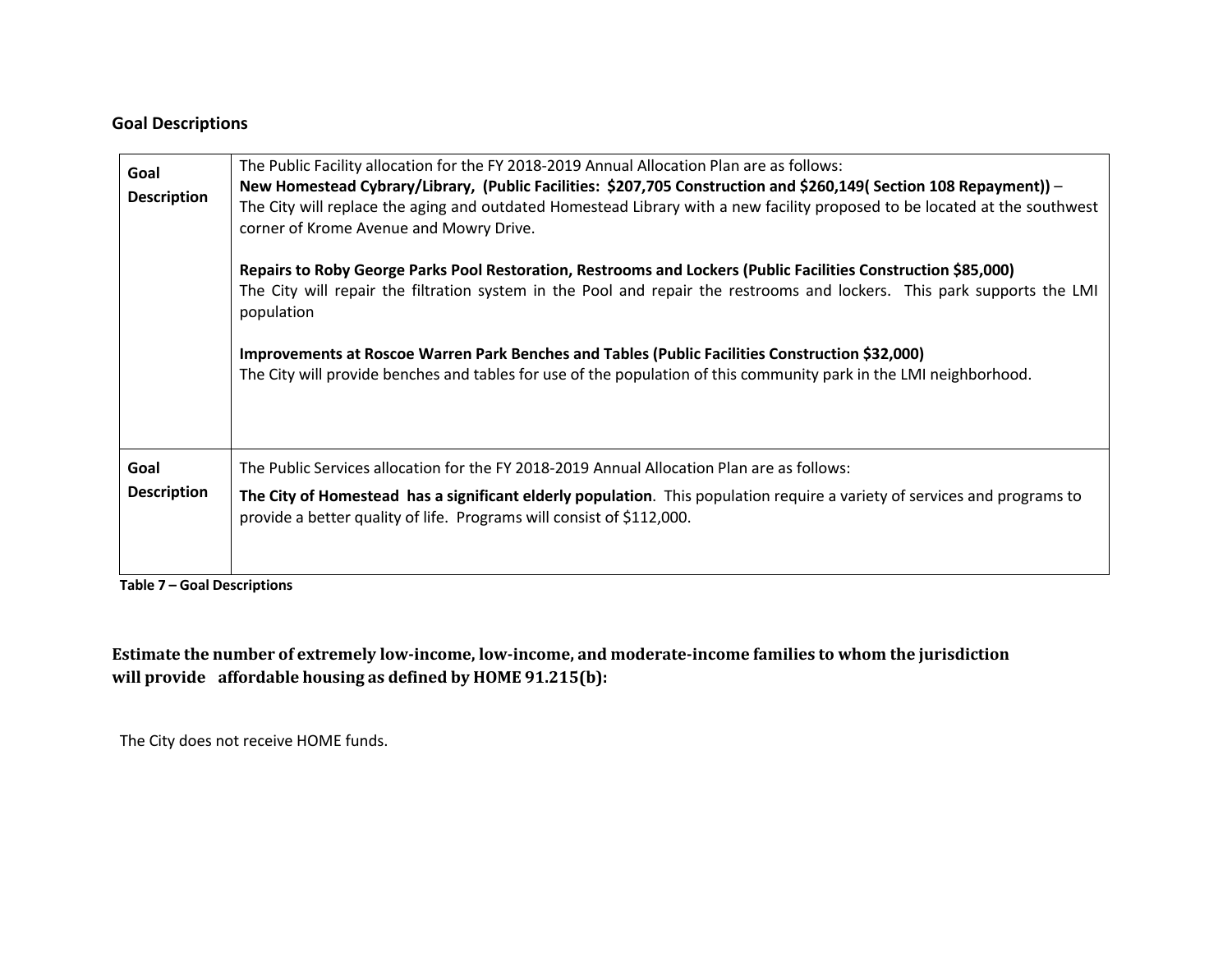# **Projects**

# **AP‐35 Projects – 91.220(d)**

#### **Introduction**

The City of Homestead intends to use CDBG funds to continue the financing of the new Cybrary/Library, a facility which will benefit the entire population of Homestead. The current population of Homestead is estimated to be 62,000 (Base Year of 2013), of which over 63 percent is low to moderate income (population estimates and low income household numbers are based on HUD data derived from U.S. Census data and may vary from current population estimates). The new facility will be located at the southwest corner of Krome Avenue and Mowry Drive and is being developed in conjunction with a multimodal center for parking, as well as retail and entertainment.

The Cybrary/Library is a continuation of a previous project approved by HUD, and is because of its great importance to the economic well‐being of the City and the need to provide world class educational facilities to the City's residents. Homestead's residents, especially those in this area, are over 75 percent low income, and the area suffers from blight. In order to bring opportunity and change to this neighborhood, the City is investing heavily in public improvements, and the Cybrary/Library is a lynchpin in the ongoing redevelopment.

Roby George Park is a major facility in the LMI neighborhood and the Pool and Building are in need of repair and restoration. The projects will make the facility more usable for the neighborhood.

Roscoe Warren Park is a community facility in the LMI neighborhood and addition of Benches and Tables will make the facility more usable for the local population.

The elderly population of the City requires programs and opportunities in order to improve their quality of life.

#### **Projects**

| # | <b>Project Name</b>                     |
|---|-----------------------------------------|
|   | Cybrary                                 |
|   | Roby George Pool                        |
| 3 | Roby George Restrooms and Lockers       |
| 4 | Roscoe Warren Park Benches and Tables   |
|   | <b>Public Services Elderly Programs</b> |

**Table 3 – Project Information**

#### **Describe the reasons for allocation priorities and any obstacles to addressing underserved needs**

Allocations for the CDBG program are based on current priorities developed by the City in conjunction with resident input.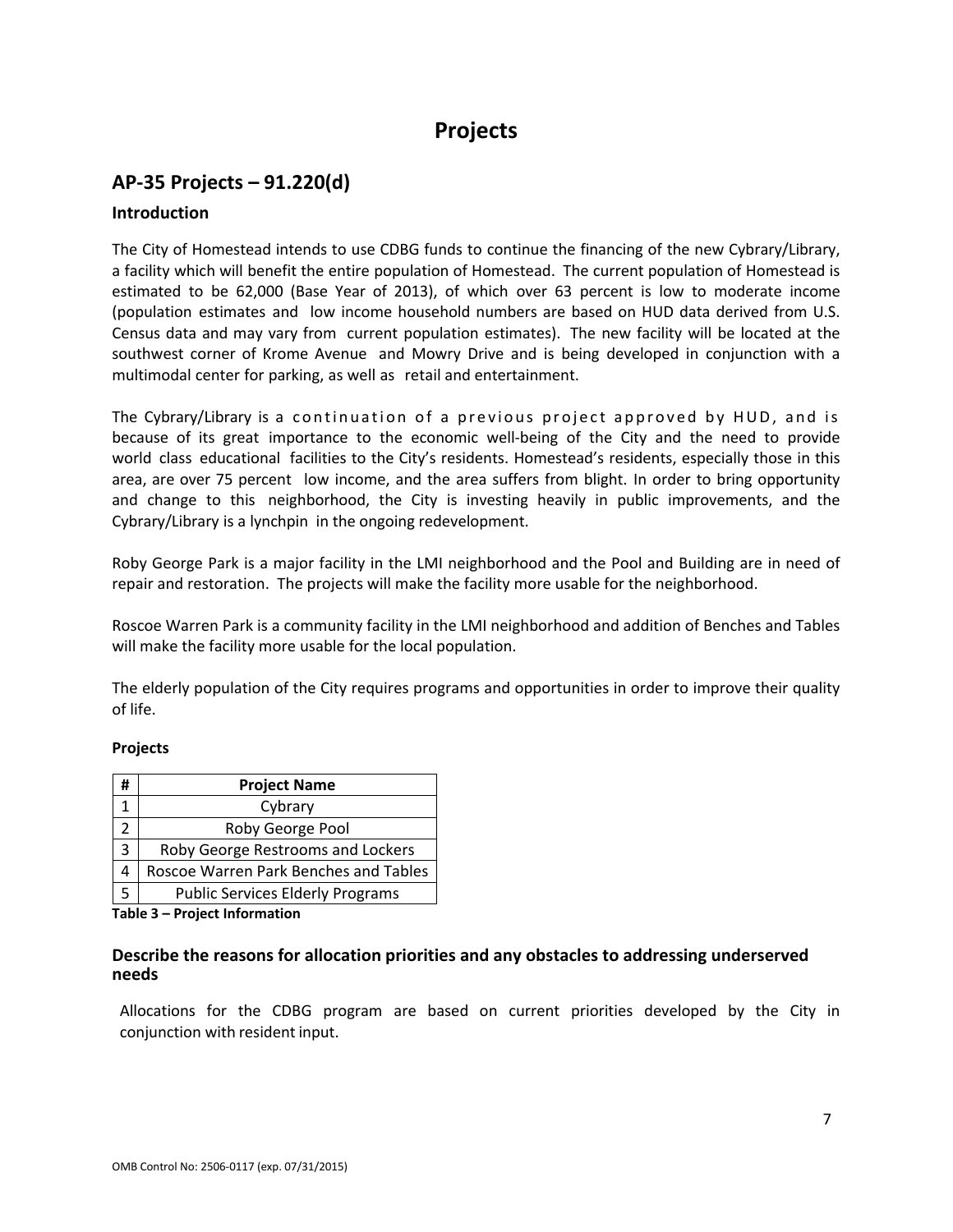# **AP‐38 Project Summary**

# **Project Summary Information**

| <b>Proposed Projects</b>                | Amount    |
|-----------------------------------------|-----------|
| Section 108 Repayment                   | \$260,149 |
| Cybrary/Library Construction            | \$207,705 |
| Roby George Park Pool Restoration       | \$40,000  |
| Roby George Park Restrooms and Lockers  | \$45,000  |
| Roscoe Warren Park Benches and Tables   | \$32,000  |
| <b>Public Services Elderly Programs</b> | \$112,000 |
| Administration                          | \$133,969 |
| <b>Total</b>                            | \$830,823 |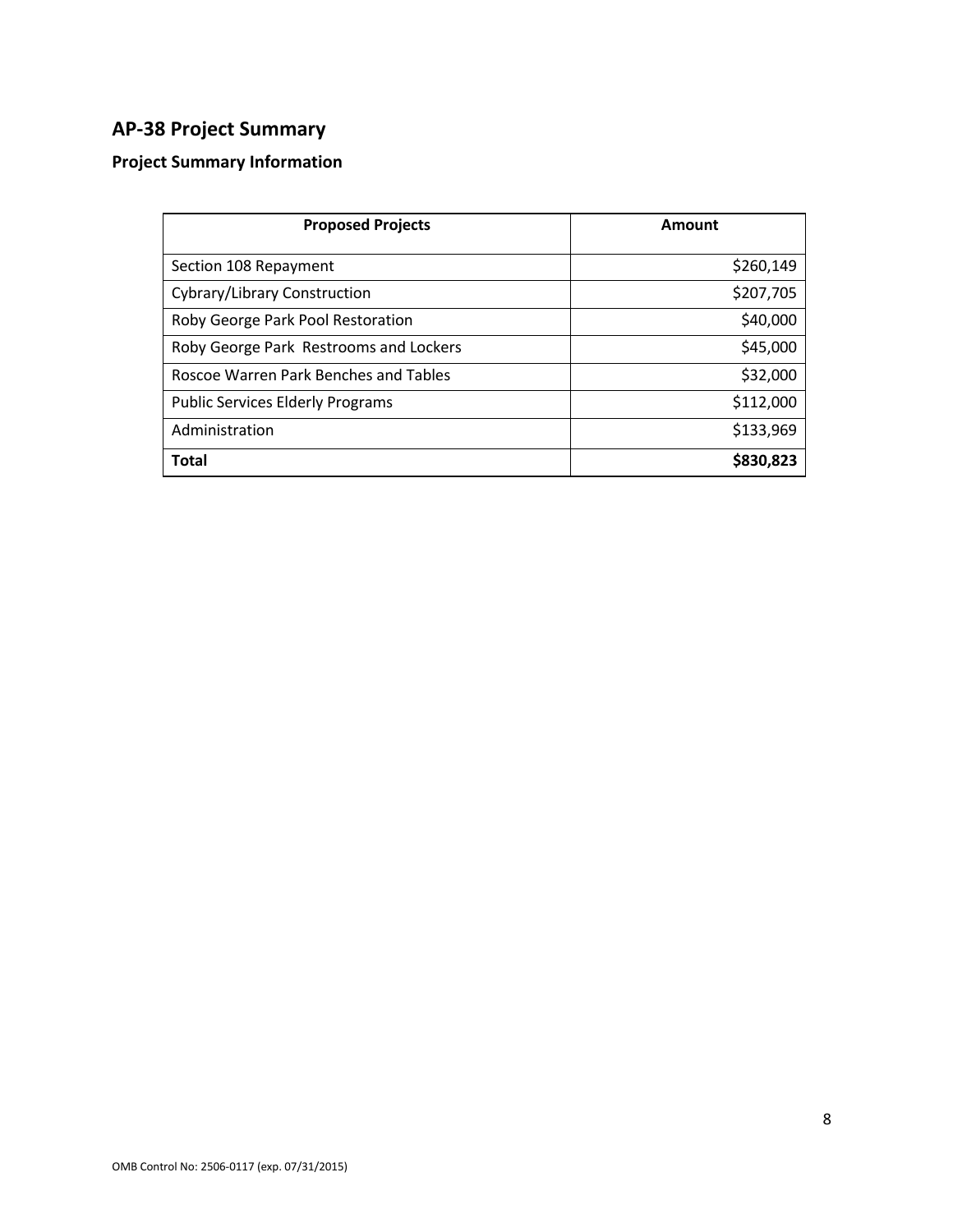# **AP‐50 Geographic Distribution – 91.220(f)**

## **Description of the geographic areas of the entitlement (including areas of low‐income and minority concentration) where assistance will be directed**

The City of Homestead intends to use CDBG funds to strengthen neighborhoods City‐wide. While some parts of the City have greater concentrations of low-income and minority residents, the City has determined that there is need for CDBG funding that will benefit the entire City. Several neighborhoods have a significant number of problems, as well as other basic public facility needs.

The following projects are location‐based or may be perceived as location‐based due to the nature of the facilities and activities, but can and will be used for residents living throughout the City.

**New Homestead Cybrary/Library:** The public facility will serve the City‐wide low income population, which is currently 63 percent. All the census tracts directly adjacent to this census tract are at least 77 percent low income.

**Roby George Park** is situated in a LMI neighborhood and is a significant neighborhood focus. Repair and restoration of these park facilities will provide more opportunity for the neighboring population.

**Roscoe Warren Park** is located in a LMI neighborhood and provides facilities for the local population. The addition of Benches and Tables will make the facility more usable for families for passive recreation purposes.

**Elderly Services** are important in the City due to the large population on this age group with limited income.

#### **Geographic Distribution**

| <b>Target Area</b>                                          | Percentage of Funds |  |  |
|-------------------------------------------------------------|---------------------|--|--|
| City of Homestead                                           | 100%                |  |  |
| and the compact of the instrumental contracts on<br>ティレー・イー |                     |  |  |

**Table 4 ‐ Geographic Distribution** 

#### **Rationale for the priorities for allocating investments geographically**

As a result of public meetings with the citizens of the City of Homestead, the City has identified areas of need as follows:

- 1. Public Facilities and Services
- 2. Services for the Elderly population

#### **Discussion**

Funding within the City is based on the following factors: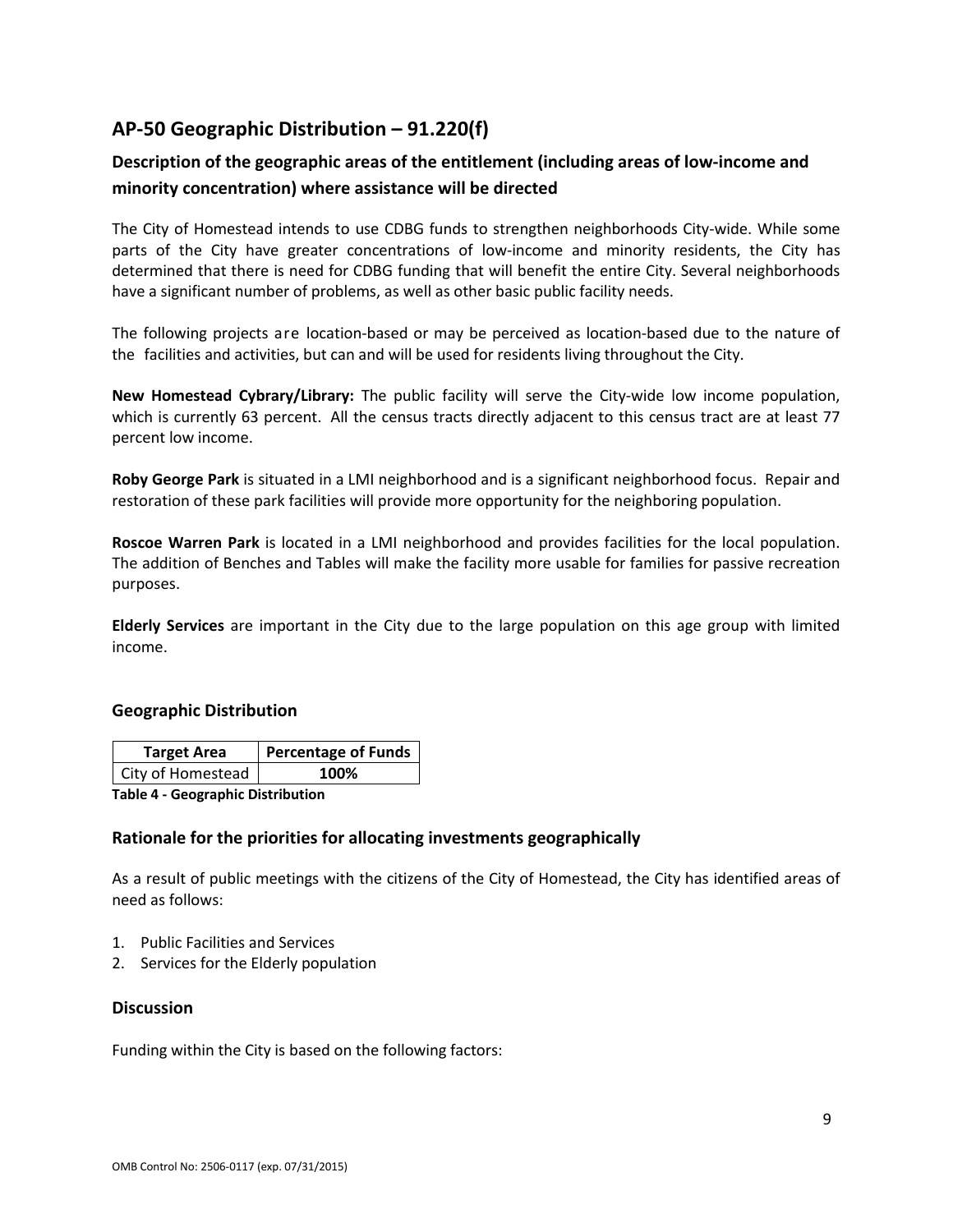#### **Public Facilities**

- The current or future location of facilities that serve LMI residents and those residents presumed to be LMI (special needs populations such as the elderly, developmentally disabled, and persons living with HIV).
- The condition of these facilities and their current and future potential capacities.
- The cost to renovate or build new facilities to continue providing services to low-moderate income clients.

#### Infrastructure Funding

- The status of problematic conditions (i.e., sidewalks, lighting, parks, water, sewer) and the relative need to alleviate these conditions.
- Determine the LMI population of the neighborhood.
- The estimated cost of the project and, if it exceeds available CDBG funds, if other funding sources are available.

#### Public Services

- Focus on the special populations to elevate and stabilize their quality of life
- Determine the LMI population of the neighborhood.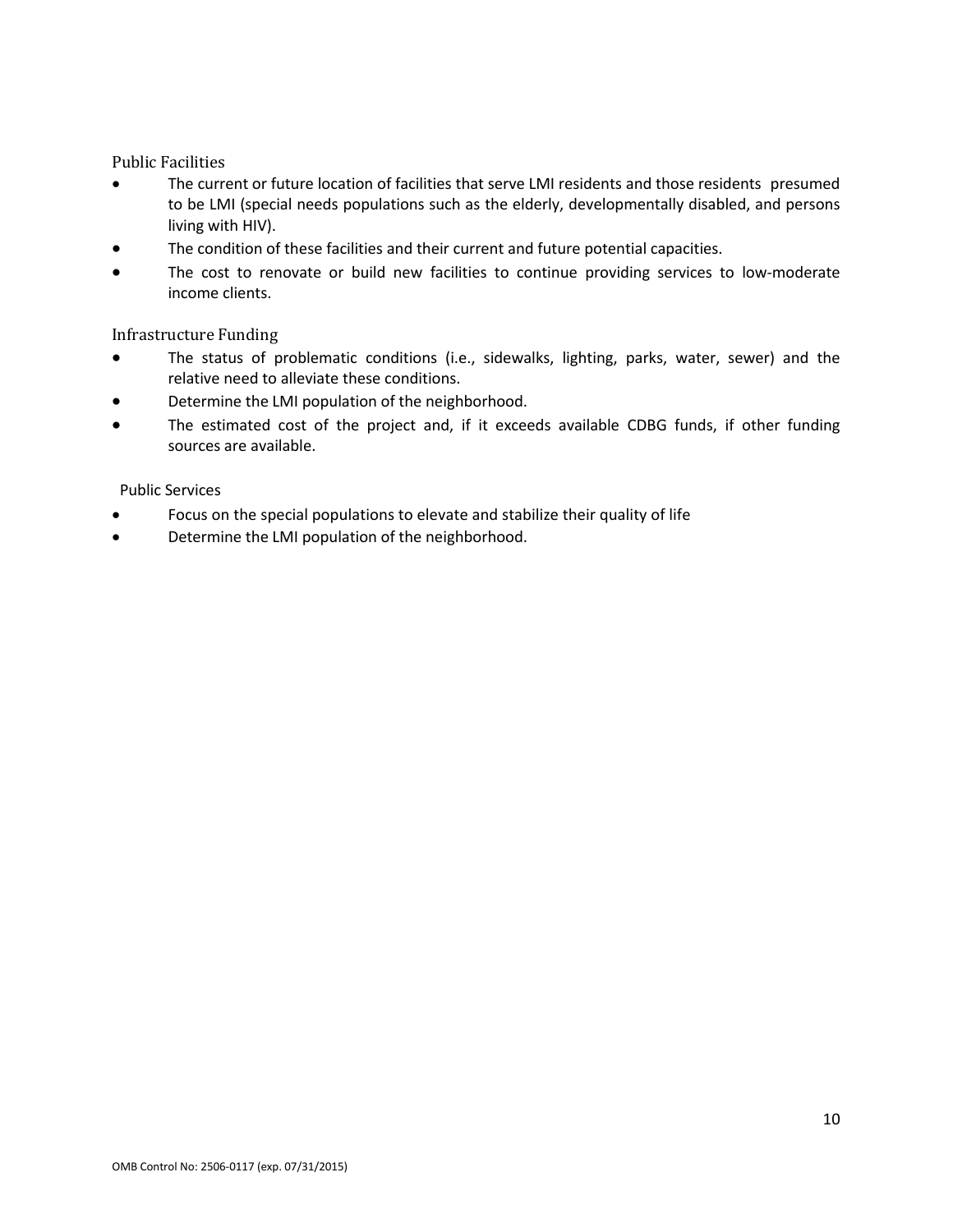# **Affordable Housing**

## **AP‐55 Affordable Housing – 91.220(g)**

#### **Introduction**

The City of Homestead has previously allocated funds to provide basic rehabilitation activities. Homestead has a history of significant hurricane damage that has impacted the quality of life and the economic base of the community. Items eligible for repair in the City's program are all minimum housing quality standards deficiencies to include lead-based paint abatement, plumbing, electrical, structural, roof repair, storm mitigation, and other necessary improvements.

| One Year Goals for the Number of Households to be Supported |    |  |
|-------------------------------------------------------------|----|--|
| Homeless                                                    |    |  |
| Non-Homeless                                                | 12 |  |
| Special-Needs                                               |    |  |
| ัดtal                                                       | 12 |  |

**Table 5 ‐ One Year Goals for Affordable Housing by Support Requirement**

| One Year Goals for the Number of Households Supported Through |    |  |  |
|---------------------------------------------------------------|----|--|--|
| <b>Rental Assistance</b>                                      |    |  |  |
| The Production of New Units                                   |    |  |  |
| <b>Rehab of Existing Units</b>                                | 12 |  |  |
| <b>Acquisition of Existing Units</b>                          |    |  |  |
| Total                                                         | 12 |  |  |

**Table 6 ‐ One Year Goals for Affordable Housing by Support Type**

#### **Discussion**

In 2013-2014, the City began directly funding housing rehabilitation for the first time using entitlement CDBG funds. In the Action Plan for 2017‐2018, no additional housing funds are programmed.

The City also continues to manage NSP and is working to close the program as soon as possible.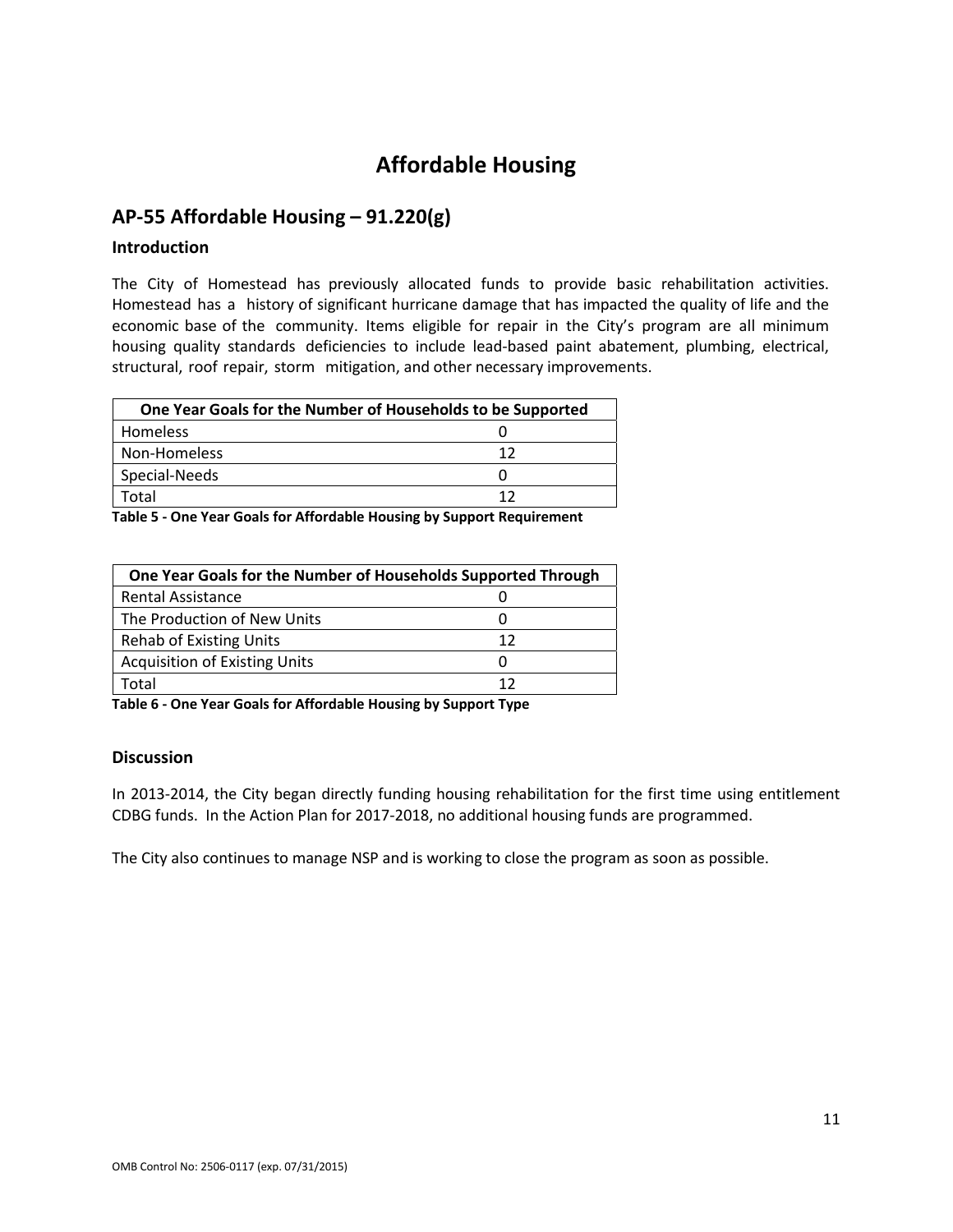# **AP‐60 Public Housing** *–* **91.220(h)**

#### **Introduction**

There are no public housing facilities operating in the City.

#### **Actions planned during the next year to address the needs to public housing**

No actions are anticipated.

## **Actions to encourage public housing residents to become more involved in management and participate in homeownership**

No actions are anticipated. There are no homeownership activities planned for the City of Homestead using Federal or state funds.

## **If the PHA is designated as troubled, describe the manner in which financial assistance will be provided or other assistance**

The PHA operating near Homestead is the Homestead Housing Authority (HHA), which is not troubled.

#### **Discussion**

The City of Homestead does not have a public housing agency or public housing operating within it jurisdictional boundaries. The HHA is located in the unincorporated County as are most of their physical facilities. The City cooperates with the HHA and its programs and has met with leaders of the HHA in the past to discuss project and ways that the City may assist the HHA. The City is in complete support of the HHA's ongoing effort to improve their facilities and provide housing for the low income community of South Miami‐Dade County.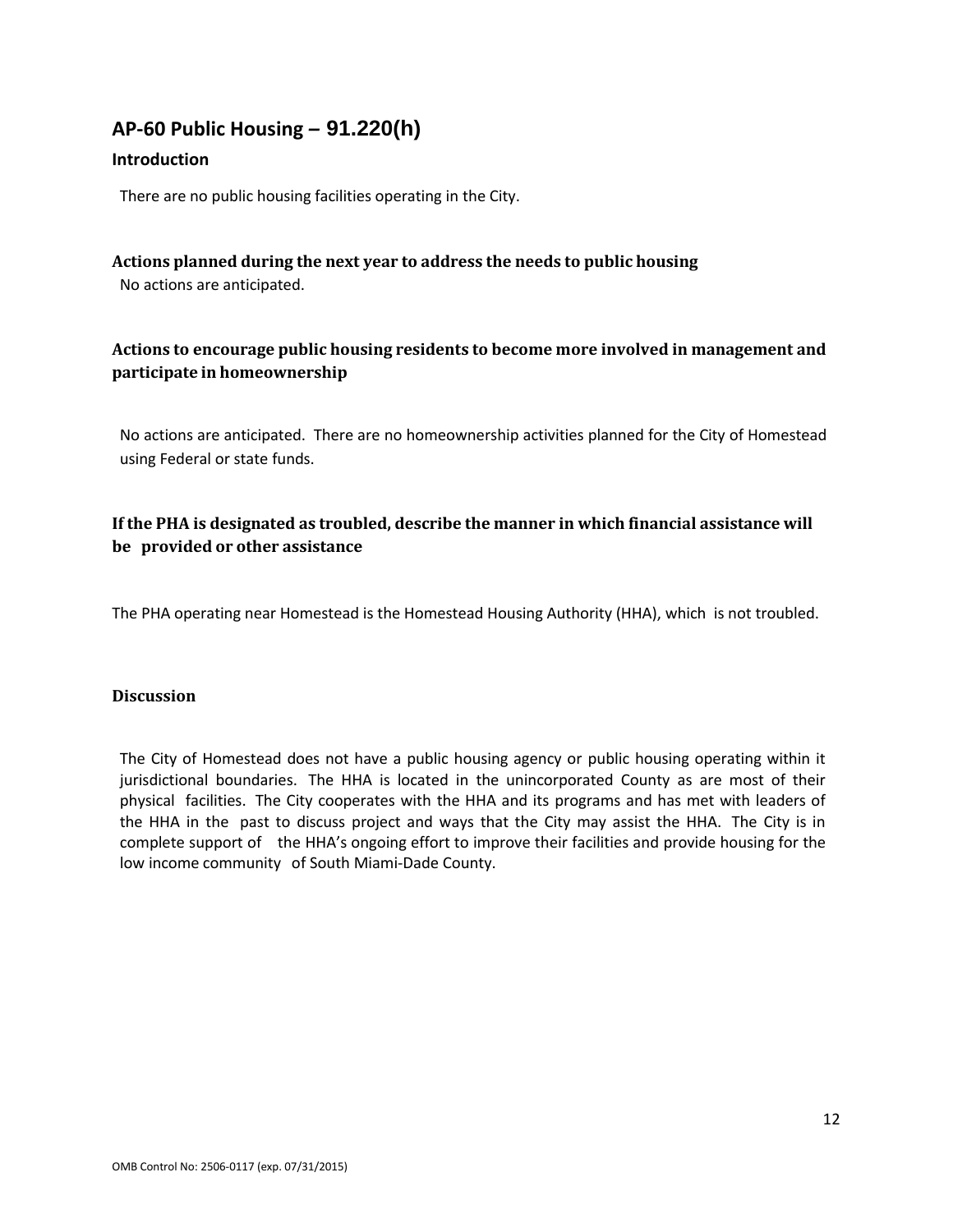# **AP‐65 Homeless and Other Special Needs Activities – 91.220(i)**

#### **Introduction**

Homelessness in Miami‐Dade County is addressed through the Homeless Trust, which receives funding to address this issue County‐wide. The City of Homestead supports the efforts of the Homeless Trust, however it offers no direct funding for such efforts.

# **Describe the jurisdictions one‐year goals and actions for reducing and ending homelessness including reaching out to homeless persons (especially unsheltered persons) and assessing their individual needs**

The City of Homestead supports the efforts of the Homeless Trust but has no dedicated funding for reaching out to the homeless.

#### **Addressing the emergency shelter and transitional housing needs of homeless persons**

The City supports the efforts of the Homeless Trust and the HAC II campus located outside of the City limits.

**Helping homeless persons (especially chronically homeless individuals and families, families with children, veterans and their families, and unaccompanied youth) make the transition to permanent housing and independent living, including shortening the period of time that individuals and families experience homelessness, facilitating access for homeless individuals and families to affordable housing units, and preventing individuals and families who were recently homeless from becoming homeless again.**

The City supports the efforts of the Homeless Trust and the HAC II campus located outside of the City limits.

**Helping low‐income individuals and families avoid becoming homeless, especially extremely low‐income individuals and families and those who are: being discharged from publicly funded institutions and systems of care (such as health care facilities, mental health facilities, foster care and other youth facilities, and corrections programs and** institutions); or, receiving assistance from public or private agencies that address **housing, health, social services, employment, education, or youth needs.**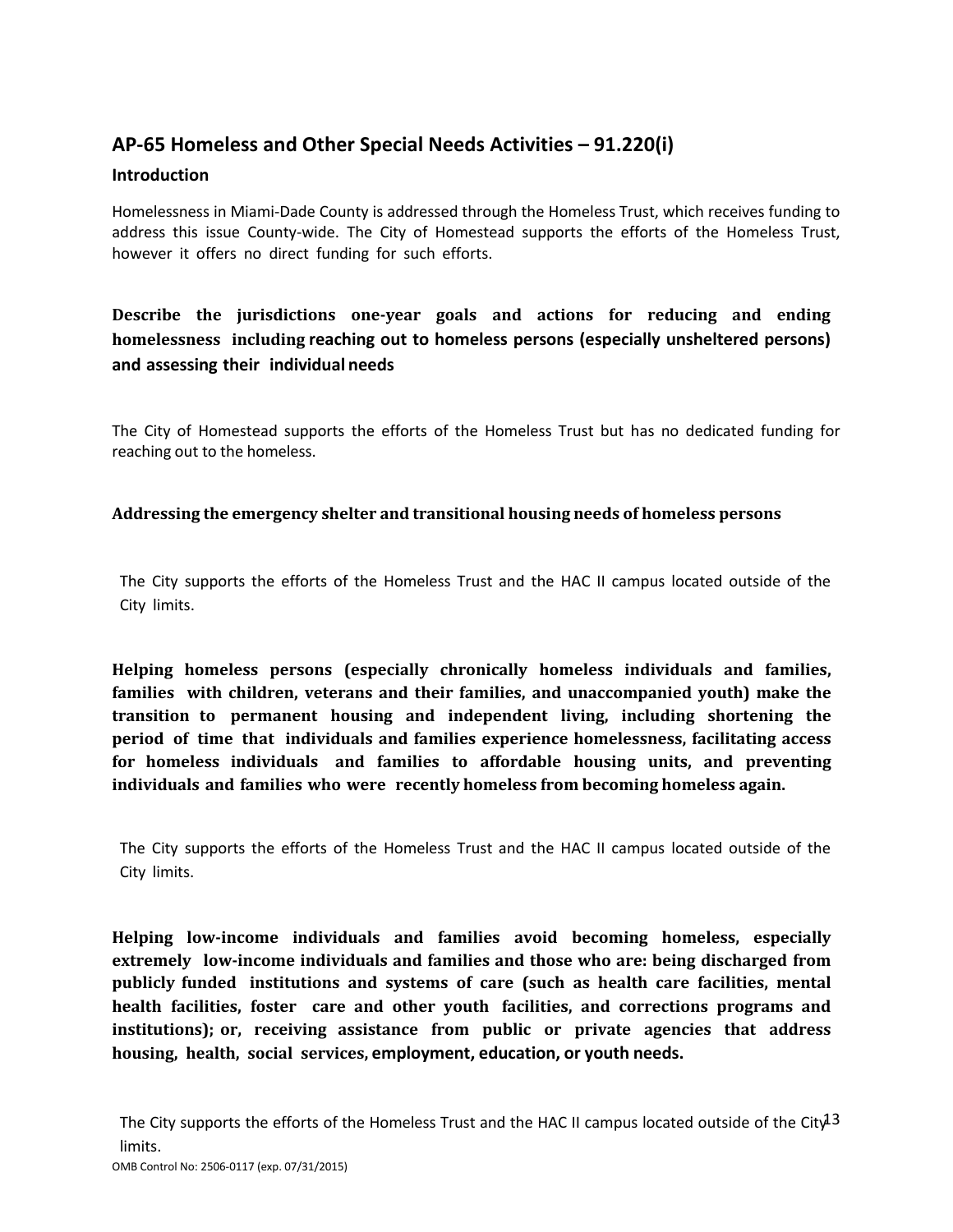#### **Discussion**

All of the activities proposed in the Action Plan are intended to provide supportive services to the low income population. These activities support the LMI community and provide a level of service that may avoid homelessness.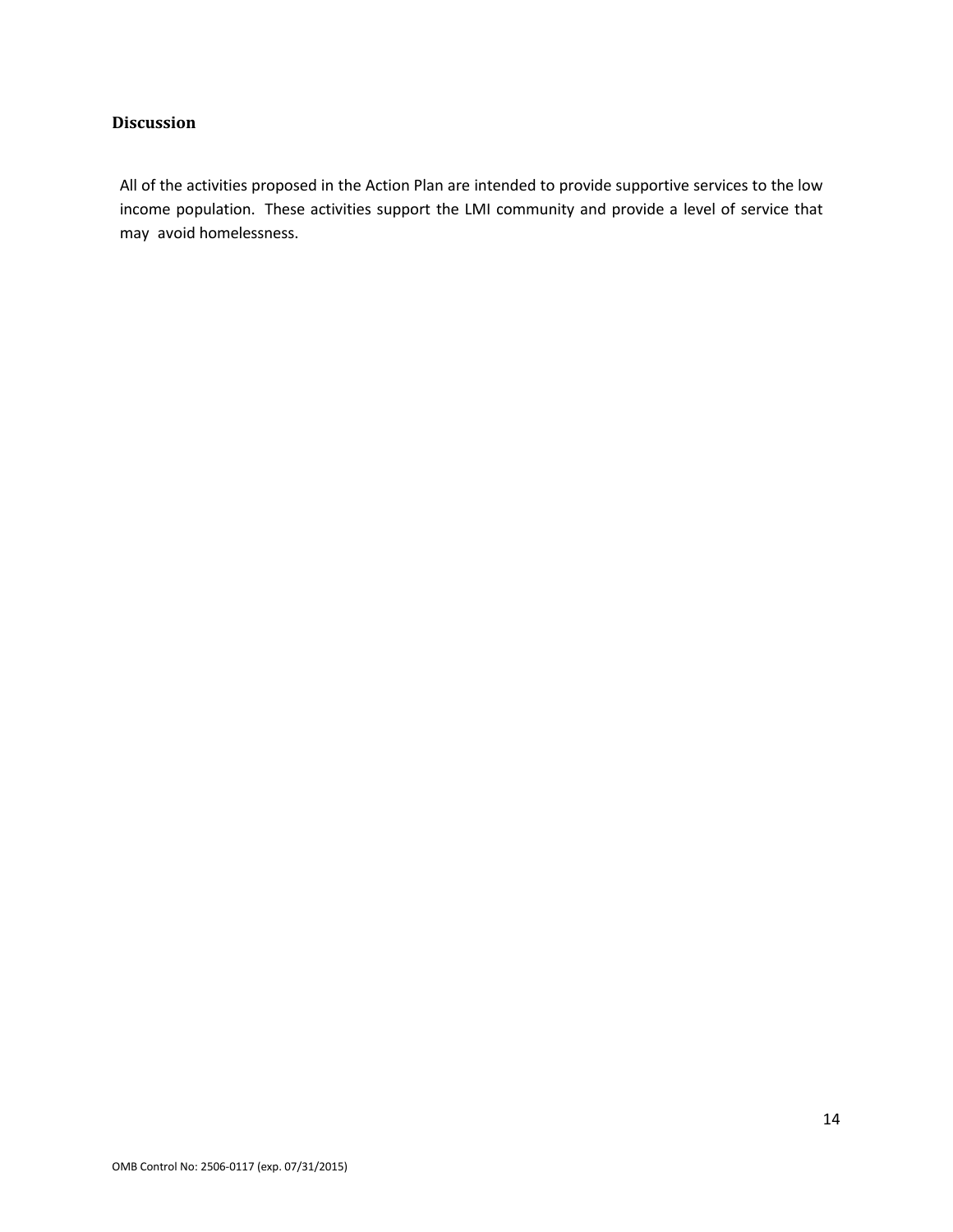# **AP‐75 Barriers to affordable housing – 91.220(j)**

#### **Introduction:**

There are numerous barriers to affordable housing in Homestead, which include the cost, stringent lending requirements, and the high cost of commuting. Another barrier is that fact that there is not a housing authority operating within the City of Homestead. The Homestead Housing Authority (HHA) operates in unincorporated Miami‐Dade County and it continues to renovate housing for low income families.

Other strategic initiatives considered are:

- Expanding Veterans Assistance program
- Expanding Section 8 by requesting that HUD remove the cap on the number of vouchers
- Elderly Housing potentially in Leisure City (outside of Homestead)

**Actions it planned to remove or ameliorate the negative effects of public policies that serve as barriers to affordable housing such as land use controls, tax policies affecting land, zoning ordinances, building codes, fees and charges, growth limitations, and policies affecting the return on residential investment**

Existing Land Development Codes, Zoning Ordinances and other provisions are reviewed to address the impact on affordable housing on a continuing basis. However, these policies are not direct barriers to affordable housing and are necessary to create a sustainable and livable community.

#### **Discussion:**

As mentioned above, cost continues to be the primary factor in affordable housing. Since the real estate crash of 2008, values in the City have steadily improved and the City is looking forward to a continued expansion of housing opportunities. Unfortunately for many borrowers, lending standards have become more stringent so the availability of credit has become an obstacle. As housing costs in Miami–Dade County continue to rise with no signs of loosening credit standards, there are few resources available in Homestead to bridge the gap for most low income families seeking homeownership or rental assistance.

Another area of concern as a barrier to affordable housing is the high cost of commuting in Homestead. Most residents do not work in the City—they work in the unincorporated County or in the cities to the north such as Miami. There are express bus services in the City, but most residents find it necessary to own a car for transportation needs. For low income families, the cost of operating and insuring a car is extremely expensive and will limit housing options.

Another barrier as mentioned is the lack of a housing authority in Homestead. Traditionally, these agencies have provided housing to the poorest residents. However, it is unlikely a housing authority will be established in the City.

are predominately low income positions requiring a low level of skills. Frequently they are not full times Other problems that create barriers to affordable housing are related to the economy. Most residents of Homestead are employed in service based industries. While many of these jobs are readily obtained, they positions. A low rate of pay coupled with few if any benefits create a high barrier for accessing housing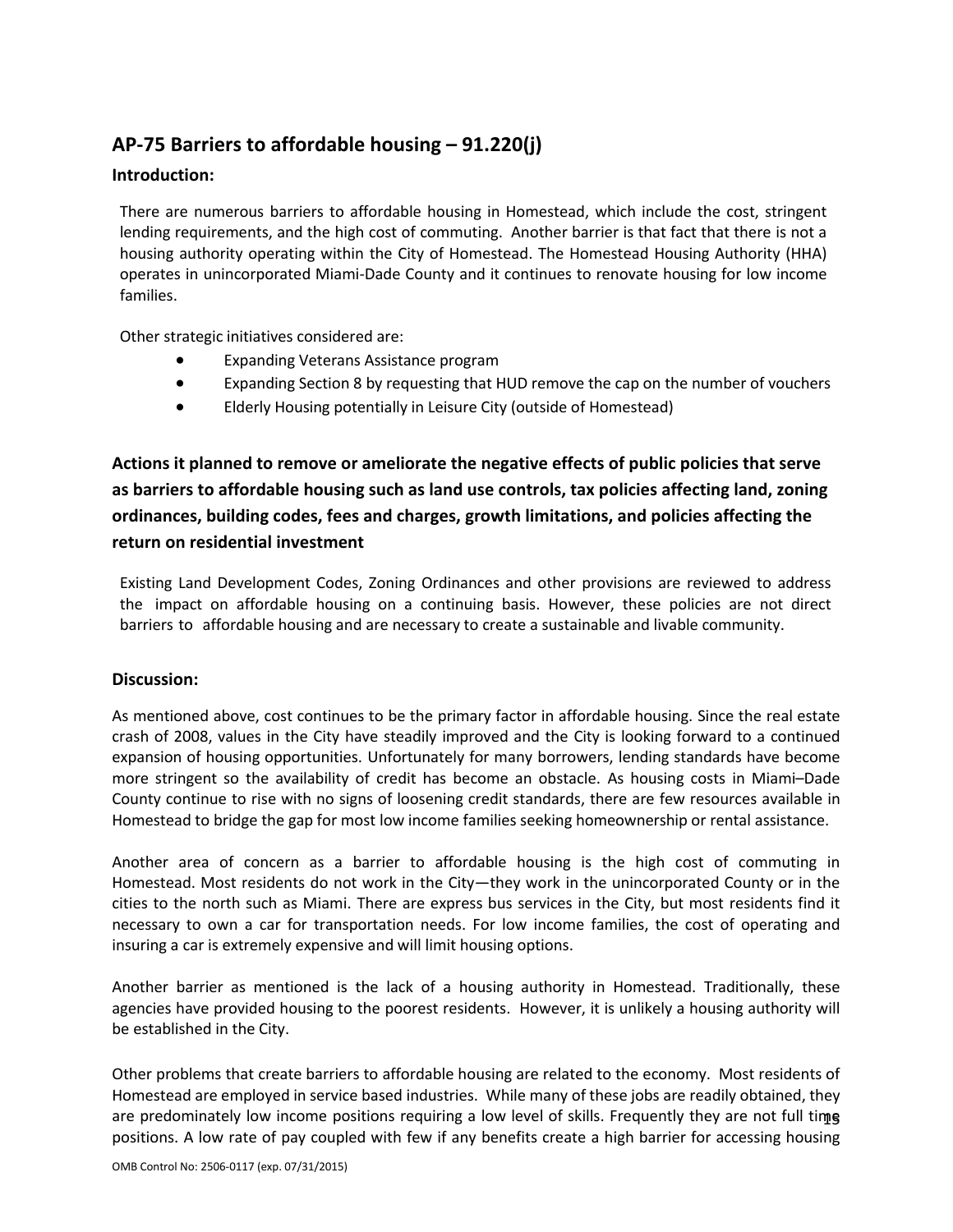of any kind.

Overall, in spite of these obstacles, Homestead is considered an affordable option to housing cost in the adjacent urban communities. Homestead is once again thriving under the driving demand for new, suburban housing to service the Miami‐Dade metro area.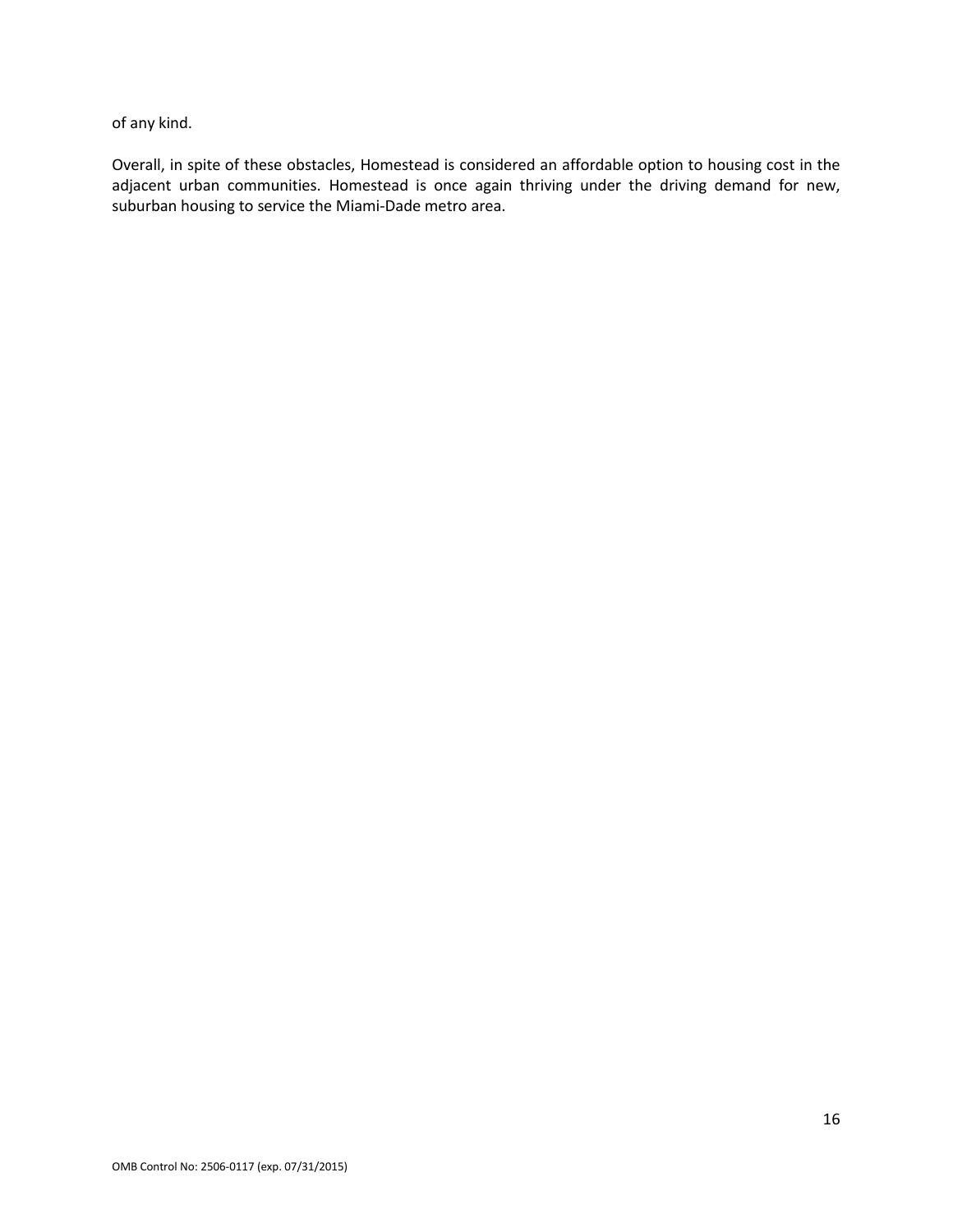# **AP‐85 Other Actions – 91.220(k)**

#### **Introduction:**

The following is a discussion of other actions that may be undertaken by the City.

#### **Actions planned to address obstacles to meeting underserved needs**

The City will continue to meet with agencies throughout the year to better understand their needs. It is likely there may be unallocated resources from past administrative line items that can be reallocated to future projects.

#### **Actions planned to foster and maintain affordable housing**

The City will finalize NSP. Program funds may be available to create additional affordable housing opportunities.

#### **Actions planned to reduce lead‐based paint hazards**

For properties rehabilitated using CDBG funds, any housing constructed prior to 1978 will be tested for lead-based paint prior to commencement of construction. If lead-based paint is found, the leadbased paint will be removed or encapsulated, depending on the circumstances. So far, two homes in the housing rehabilitation program have been found to have lead, and measures were taken to address this issue. No additional lead based paint contamination has been identified.

#### **Actions planned to reduce the number of poverty‐level families**

The City will continue to implement all of the CDBG funded programs to help families in need.

#### **Actions planned to develop institutional structure**

The City continually reviews the institutional structure to determine areas that may be improved

#### **Actions planned to enhance coordination between public and private housing and social service agencies**

The City continually coordinates with housing and social service agencies to enhance coordination. At this point, most major providers of social services in the City have received some level of CDBG assistance. City staff is in frequent communication with all of these agencies. Furthermore, the City is relatively compact, and it is common for City staff to visit agencies and observe operations first hand.

#### **Discussion:**

The City of Homestead, as discussed above, will continue to undertake other actions as necessary to coordinate the delivery of CDBG funded services. In addition, the City will continue to work with agencies to identify need for possible future CDBG‐funded projects.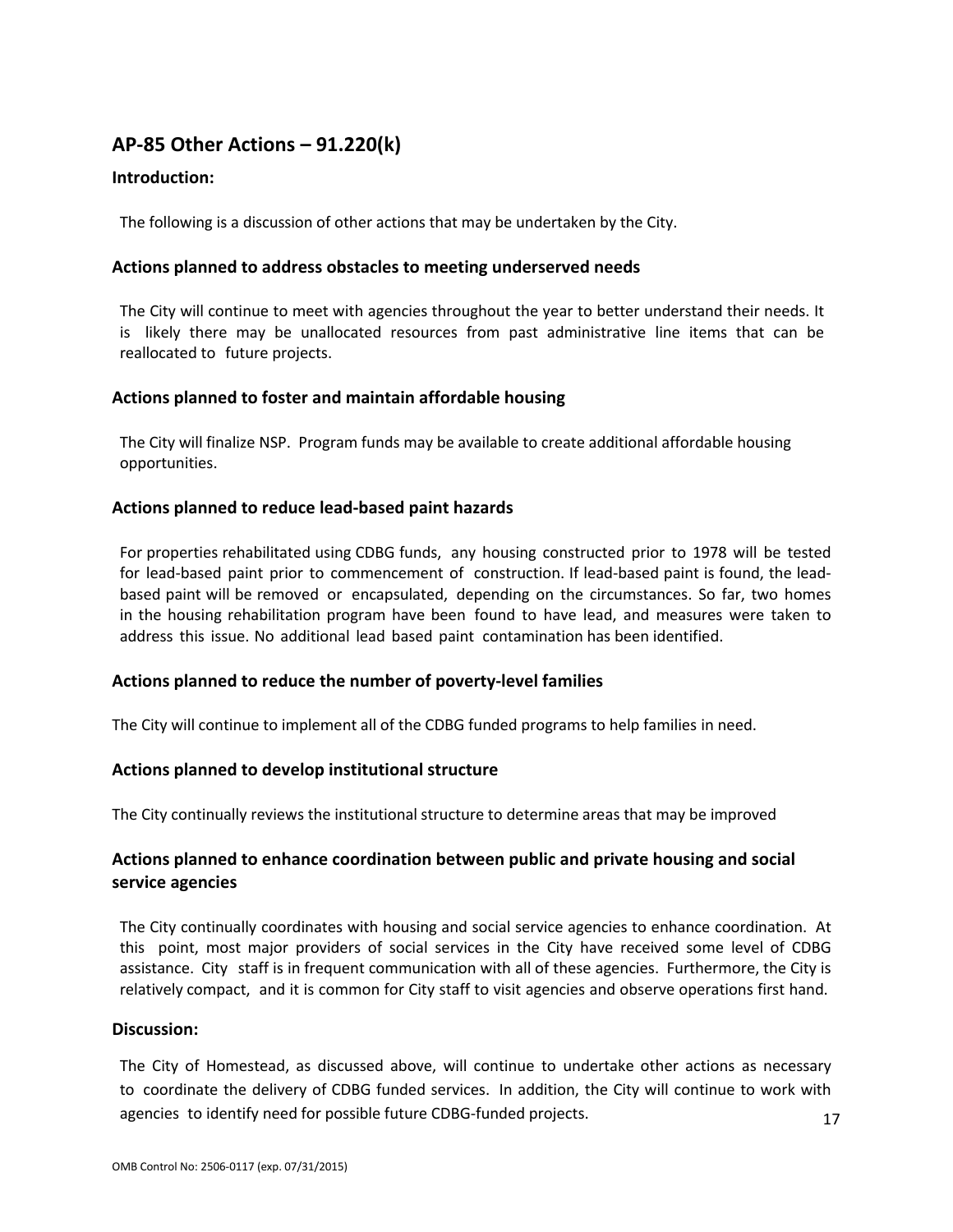# **Program Specific Requirements**

# **AP‐90 Program Specific Requirements – 91.220(l)(1,2,4)**

#### **Introduction:**

Program specific requirements are addressed in the following section.

## **Community Development Block Grant Program (CDBG) Reference 24 CFR 91.220(l)(1)**

Projects planned with all CDBG funds expected to be available during the year are identified in the Projects Table. The following identifies program income that is available for use that is included in projects to be carried out.

| 1. The total amount of program income that will have been received before     | 0        |
|-------------------------------------------------------------------------------|----------|
| the start of the next program year and that has not yet been reprogrammed     |          |
| 2. The amount of proceeds from section 108 loan guarantees that will be       | 0        |
| used during the year to address the priority needs and specific objectives    |          |
| identified in the grantee's strategic plan                                    |          |
| 3. The amount of surplus funds from urban renewal settlements                 | $\Omega$ |
| 4. The amount of any grant funds returned to the line of credit for which the | $\Omega$ |
| planned use has not been included in a prior statement or plan.               |          |
| 5. The amount of income from float-funded activities                          | $\Omega$ |
| <b>Total Program Income</b>                                                   | $\Omega$ |

#### **Other CDBG Requirements**

| 1. The amount of urgent need activities                         | 0         |
|-----------------------------------------------------------------|-----------|
| 2. The estimated percentage of CDBG funds that will be used     | 100%      |
| for activities that benefit persons of low and moderate income. | 2018-2019 |
| Overall Benefit - A consecutive period of one, two or three     |           |
| years may be used to determine that a minimum overall benefit   |           |
| of 70% of CDBG funds is used to benefit persons of low and      |           |
| moderate income. Specify the years covered that include this    |           |
| <b>Annual Action Plan.</b>                                      |           |
|                                                                 |           |

#### **Discussion**

The City of Homestead uses all CDBG funding for LMI benefit, including administrative costs. The city intends to use the current CDBG allocation and Section 108 funding for the new library to be located at Krome Avenue and Mowry Drive in downtown Homestead. The obsolete status of the current facility, its location adjacent to the previous and shuttered City Hall, and the rise in low income families has prompted the City to take action and provide residents with access to 21st Century technology and opportunities.